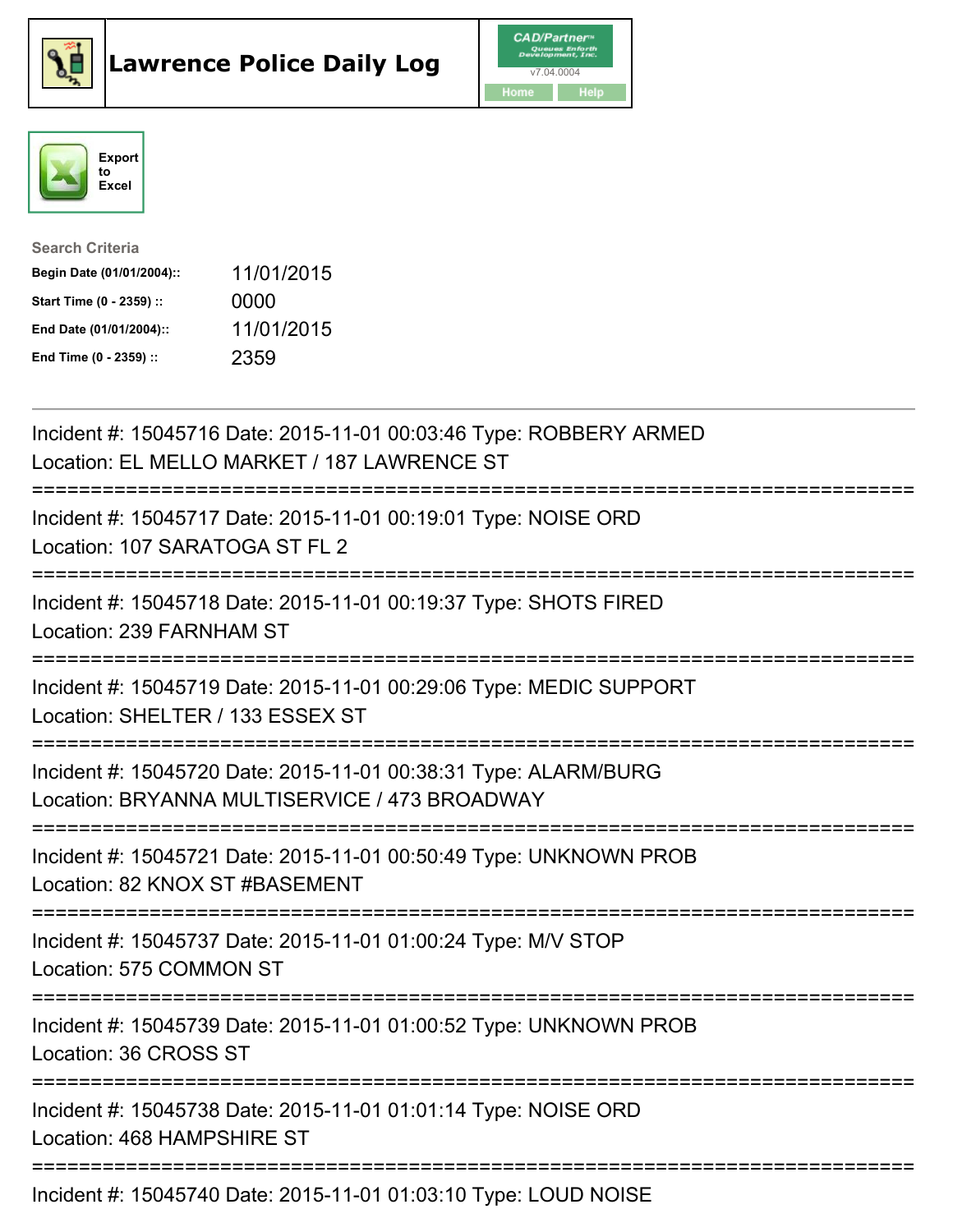Location: 180 ABBOTT ST FL 1 =========================================================================== Incident #: 15045741 Date: 2015-11-01 01:11:49 Type: TOW OF M/V Location: TRESPASS / 26 WELLS ST =========================================================================== Incident #: 15045742 Date: 2015-11-01 01:14:37 Type: NOISE ORD Location: 75 PARK ST FL 2 REAR =========================================================================== Incident #: 15045723 Date: 2015-11-01 01:16:08 Type: LOUD NOISE Location: 50 ISLAND ST #306 FL 3 =========================================================================== Incident #: 15045722 Date: 2015-11-01 01:17:02 Type: NOISE ORD Location: 29 WYMAN ST =========================================================================== Incident #: 15045725 Date: 2015-11-01 01:18:22 Type: MAL DAMAGE Location: 130 COMMON ST =========================================================================== Incident #: 15045724 Date: 2015-11-01 01:19:22 Type: GUN CALL Location: 620 HAVERHILL ST =========================================================================== Incident #: 15045726 Date: 2015-11-01 01:23:09 Type: A&B PAST Location: AMESBURY ST & HAVERHILL ST =========================================================================== Incident #: 15045743 Date: 2015-11-01 01:24:07 Type: LOUD NOISE Location: 113 JACKSON ST FL 3 =========================================================================== Incident #: 15045744 Date: 2015-11-01 01:24:33 Type: NOISE ORD Location: 40 PLEASANT ST =========================================================================== Incident #: 15045727 Date: 2015-11-01 01:25:51 Type: A&B PAST Location: LPD / 90 LOWELL ST =========================================================================== Incident #: 15045728 Date: 2015-11-01 01:27:20 Type: LOUD NOISE Location: 48 EXETER ST FL 2 =========================================================================== Incident #: 15045745 Date: 2015-11-01 01:30:39 Type: UNKNOWN PROB Location: 64 BROOKFIELD ST =========================================================================== Incident #: 15045746 Date: 2015-11-01 01:30:52 Type: SHOTS FIRED Location: 160 ABBOTT ST =========================================================================== Incident #: 15045729 Date: 2015-11-01 01:32:43 Type: SHOTS FIRED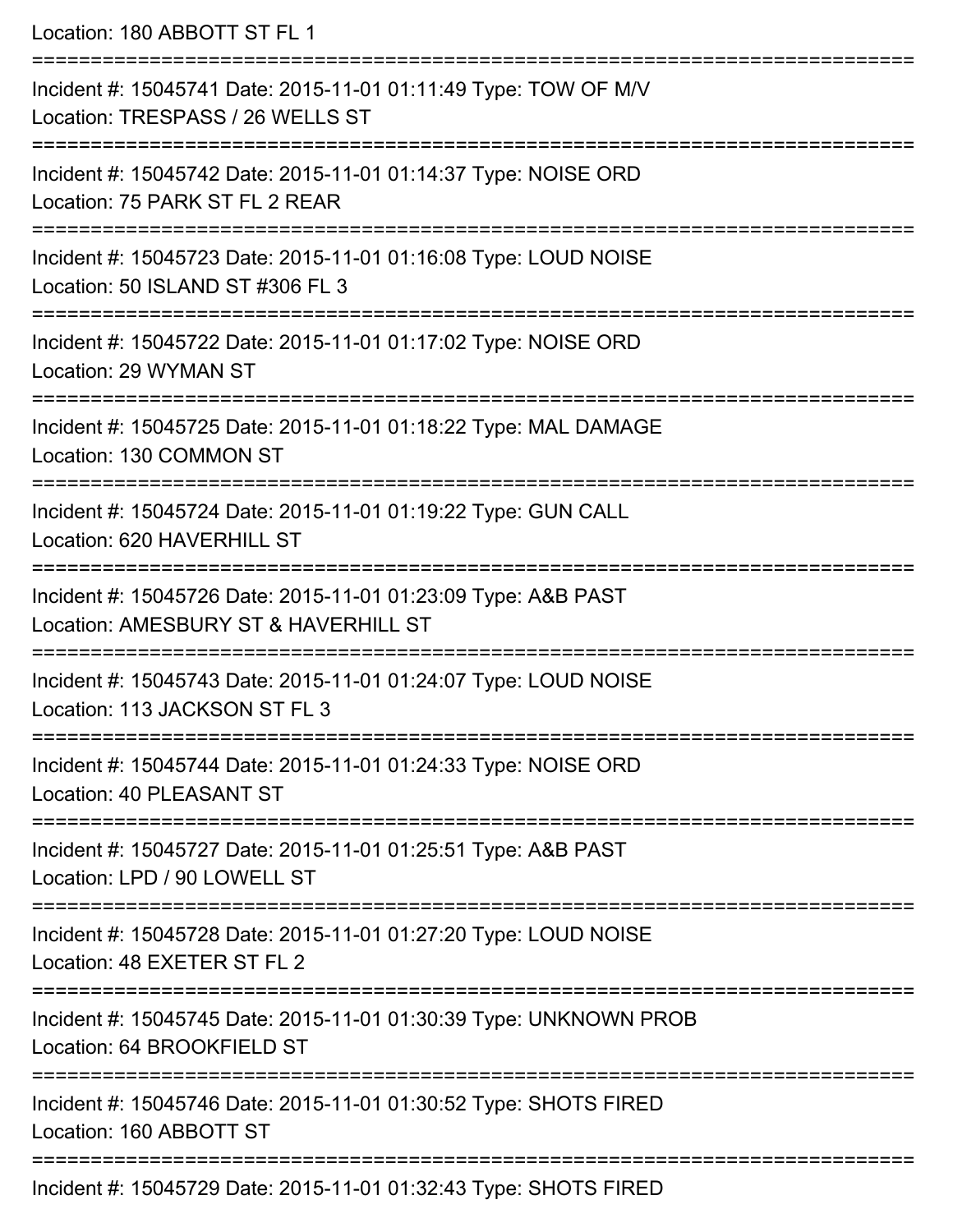| Incident #: 15045747 Date: 2015-11-01 01:33:35 Type: SHOTS FIRED<br>Location: STORROW ST & WOODLAND ST  |
|---------------------------------------------------------------------------------------------------------|
| Incident #: 15045730 Date: 2015-11-01 01:37:14 Type: LOUD NOISE<br>Location: EAST ST & MARKET ST        |
| Incident #: 15045750 Date: 2015-11-01 01:38:03 Type: FIGHT<br>Location: BIG N' BEEFY / 415 BROADWAY     |
| Incident #: 15045748 Date: 2015-11-01 01:38:28 Type: NOISE ORD<br>Location: 30 RHINE ST FL 3            |
| Incident #: 15045731 Date: 2015-11-01 01:38:53 Type: AUTO ACC/NO PI<br>Location: HAVERHILL ST & WEST ST |
| Incident #: 15045749 Date: 2015-11-01 01:40:24 Type: NOISE ORD<br>Location: BIRCH ST & SARATOGA TER     |
| Incident #: 15045733 Date: 2015-11-01 01:41:18 Type: UNWANTEDGUEST<br>Location: 76 SALEM ST FL 3        |
| Incident #: 15045732 Date: 2015-11-01 01:41:58 Type: AUTO ACC/NO PI<br>Location: 84 HOWARD ST           |
| Incident #: 15045751 Date: 2015-11-01 01:47:20 Type: LOUD NOISE<br>Location: 1 ROYAL ST                 |
| Incident #: 15045734 Date: 2015-11-01 01:49:20 Type: LOUD NOISE<br>Location: 194 HOWARD ST              |
| Incident #: 15045752 Date: 2015-11-01 01:50:42 Type: LOUD NOISE<br>Location: MORAN CT                   |
| Incident #: 15045753 Date: 2015-11-01 01:53:57 Type: ALARMS<br>Location: 4 PROCTOR RD                   |
| Incident #: 15045735 Date: 2015-11-01 01:54:43 Type: LOUD NOISE<br>Location: 106 WATER ST #2            |
| Incident #: 15045736 Date: 2015-11-01 01:57:02 Type: LOUD NOISE                                         |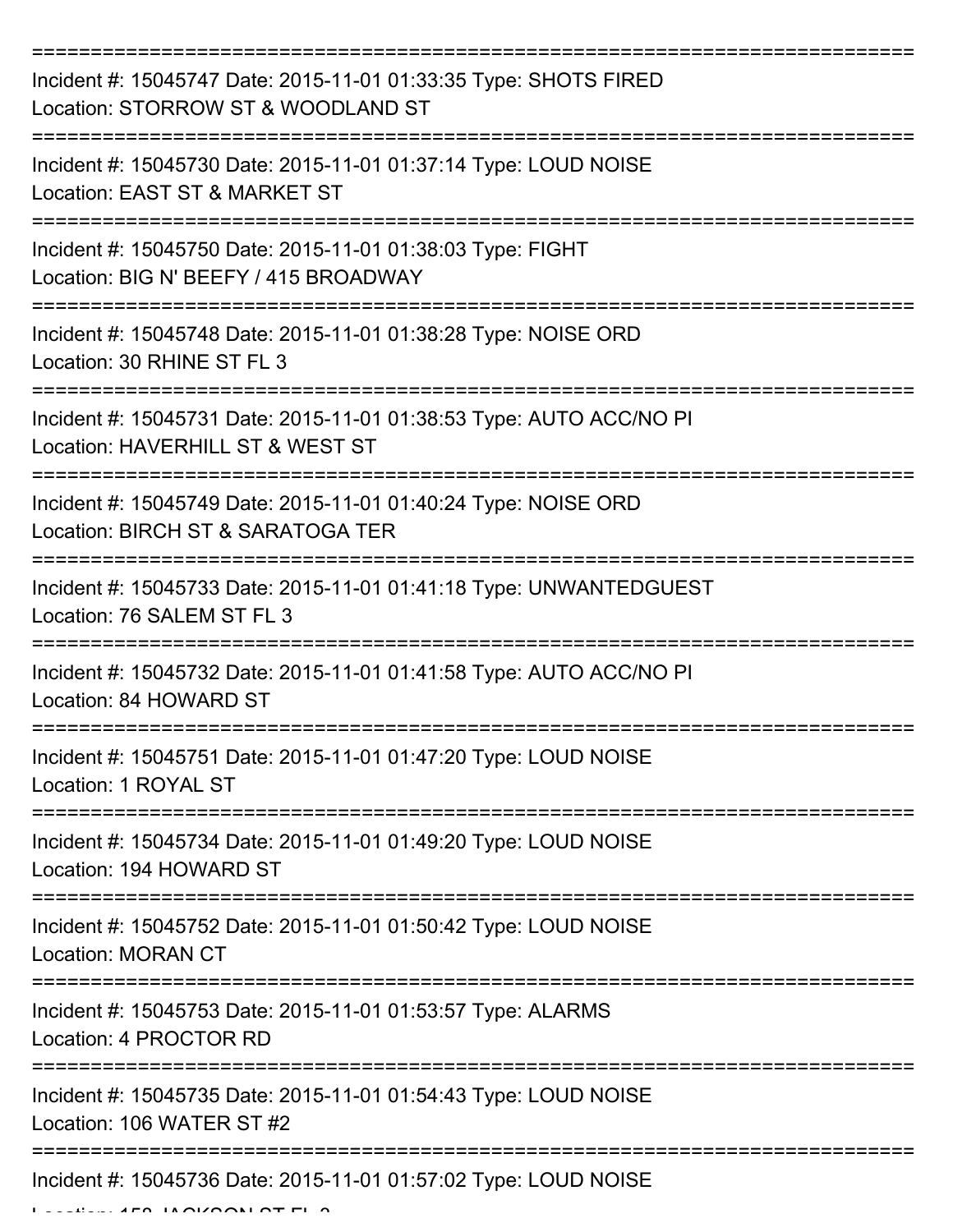| Incident #: 15045754 Date: 2015-11-01 02:03:33 Type: LOUD NOISE<br>Location: 67 NEWTON ST FL 3                          |
|-------------------------------------------------------------------------------------------------------------------------|
| Incident #: 15045755 Date: 2015-11-01 02:11:36 Type: LOUD NOISE<br>Location: 23 SUMMER ST FL 3                          |
| Incident #: 15045756 Date: 2015-11-01 02:15:00 Type: NOISE ORD<br>Location: 6 BROOK ST                                  |
| Incident #: 15045757 Date: 2015-11-01 02:26:26 Type: FIGHT<br>Location: 38 EXETER ST                                    |
| Incident #: 15045758 Date: 2015-11-01 02:27:31 Type: FIGHT<br>Location: 64 MANCHESTER ST FL 3                           |
| Incident #: 15045759 Date: 2015-11-01 02:30:10 Type: DOMESTIC/PAST<br>Location: 103 HAVERHILL ST #2                     |
| Incident #: 15045760 Date: 2015-11-01 02:36:48 Type: A&B D/W PAST<br>Location: LAWRENCE GENERAL HOSPITAL / 1 GENERAL ST |
| Incident #: 15045761 Date: 2015-11-01 02:54:32 Type: LOUD NOISE<br>Location: 7 PROVIDENCE ST FL 2                       |
| Incident #: 15045762 Date: 2015-11-01 02:58:53 Type: LOUD NOISE<br>Location: 381 HOWARD ST                              |
| Incident #: 15045763 Date: 2015-11-01 03:21:36 Type: LOUD NOISE<br>Location: 23 SUMMER ST FL 3                          |
| Incident #: 15045764 Date: 2015-11-01 03:29:12 Type: M/V STOP<br>Location: BROADWAY & TREMONT ST                        |
| Incident #: 15045766 Date: 2015-11-01 03:33:00 Type: ALARMS<br>Location: 49 WALNUT ST                                   |
| Incident #: 15045765 Date: 2015-11-01 03:33:55 Type: GENERAL SERV<br>Location: 112 MARSTON ST                           |
| Incident #: 15045767 Date: 2015-11-01 03:44:08 Type: LOUD NOISE                                                         |

Location: 45 HILL CIDE AV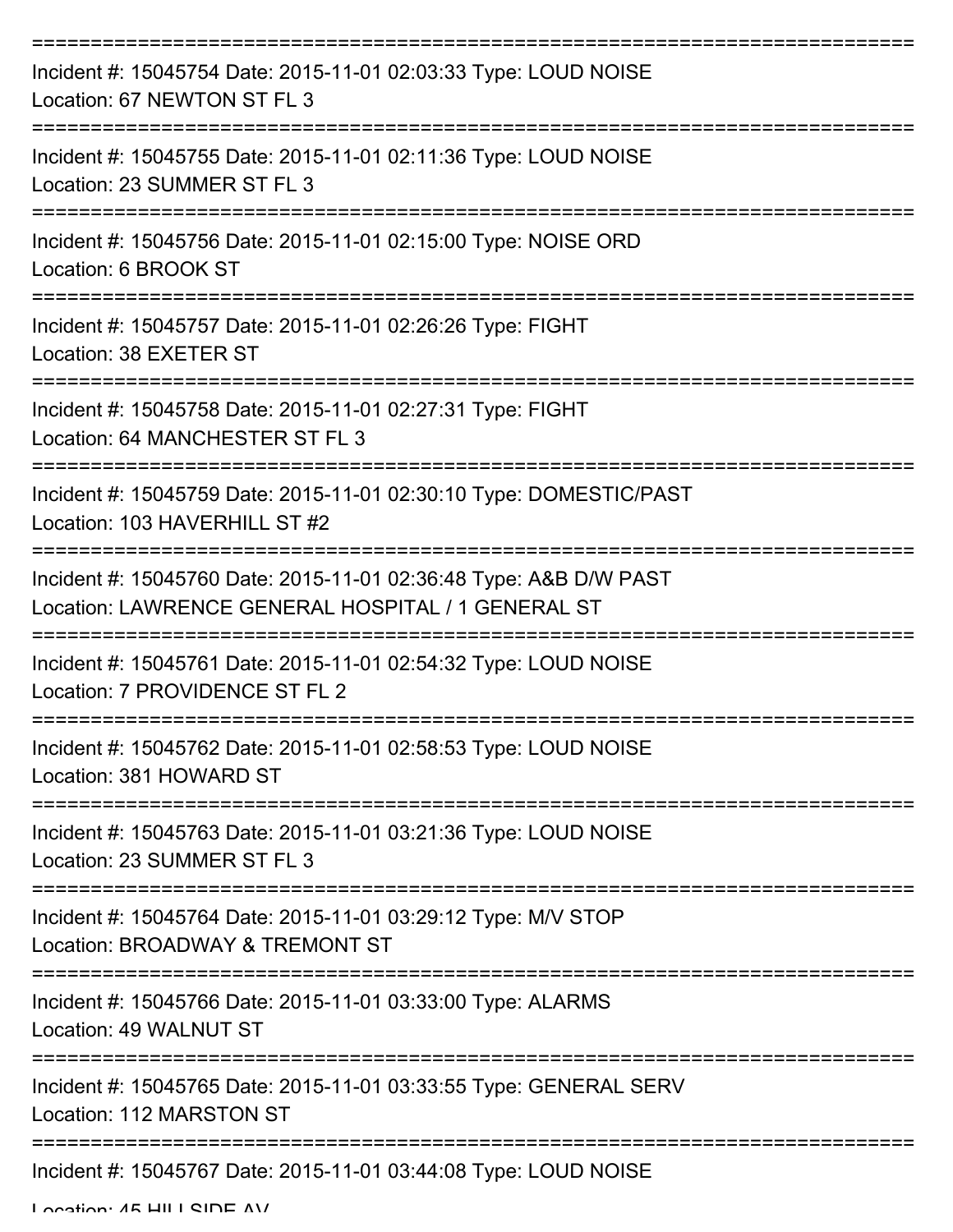| Incident #: 15045768 Date: 2015-11-01 04:03:26 Type: AUTO ACC/UNK PI<br>Location: 342 BROADWAY                    |
|-------------------------------------------------------------------------------------------------------------------|
| Incident #: 15045769 Date: 2015-11-01 05:12:39 Type: LOUD NOISE<br><b>Location: THORNTON AV</b>                   |
| Incident #: 15045770 Date: 2015-11-01 05:13:30 Type: MEDIC SUPPORT<br>Location: 2 CHERRY ST                       |
| Incident #: 15045771 Date: 2015-11-01 05:44:51 Type: LOUD NOISE<br>Location: 52 CAMBRIDGE ST FL 2                 |
| Incident #: 15045772 Date: 2015-11-01 06:51:13 Type: A&B PAST<br>Location: MCDONALDS / 50 BROADWAY                |
| Incident #: 15045773 Date: 2015-11-01 06:54:42 Type: DISTURBANCE<br>Location: 250 PROSPECT ST FL 2                |
| Incident #: 15045774 Date: 2015-11-01 07:24:03 Type: NOISE ORD<br>Location: 52 CAMBRIDGE ST FL 2                  |
| Incident #: 15045775 Date: 2015-11-01 08:00:42 Type: DOMESTIC/PROG<br>Location: 1 TREMONT ST                      |
| Incident #: 15045776 Date: 2015-11-01 08:03:35 Type: PARK & WALK<br>Location: BROADWAY & HAVERHILL ST             |
| Incident #: 15045777 Date: 2015-11-01 08:14:07 Type: DOMESTIC/PROG<br>Location: 17 KENDALL ST FL 3                |
| Incident #: 15045778 Date: 2015-11-01 08:40:43 Type: B&E/MV/PAST<br>Location: COR UNUM MEAL CENTER / 191 SALEM ST |
| Incident #: 15045779 Date: 2015-11-01 08:47:28 Type: MV/BLOCKING<br>Location: 40 BYRON AV                         |
| Incident #: 15045780 Date: 2015-11-01 08:57:39 Type: M/V STOP<br>Location: 40 BYRON AV                            |
| Incident #: 15045781 Date: 2015-11-01 09:16:33 Type: DOMESTIC/PAST<br>Location: 51 BASSWOOD ST #2                 |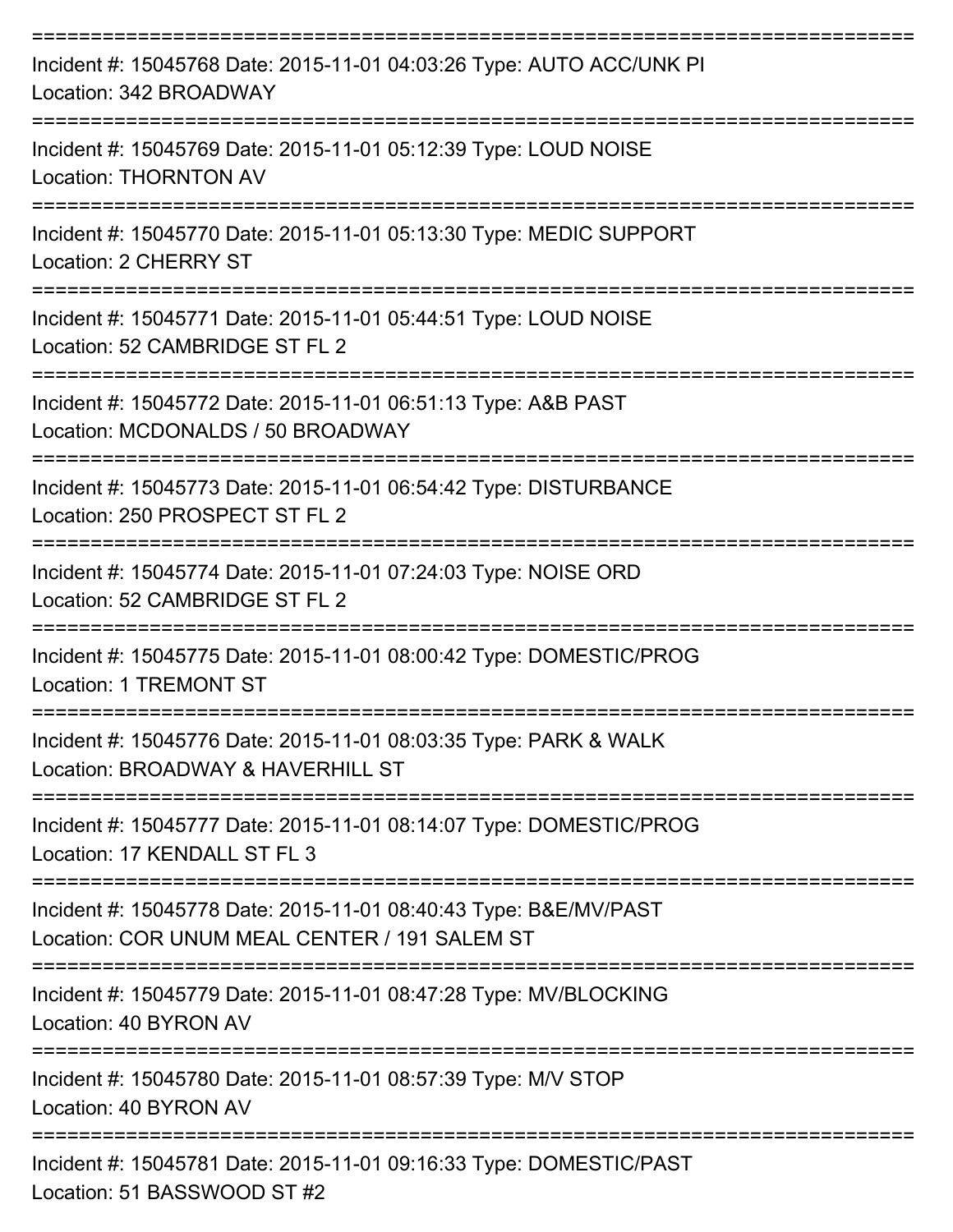| Incident #: 15045782 Date: 2015-11-01 09:20:27 Type: MEDIC SUPPORT<br>Location: 139 S BROADWAY                                              |
|---------------------------------------------------------------------------------------------------------------------------------------------|
| Incident #: 15045783 Date: 2015-11-01 09:37:37 Type: SUICIDE ATTEMPT<br><b>Location: PEMBERTON WY</b>                                       |
| Incident #: 15045784 Date: 2015-11-01 10:02:53 Type: DOMESTIC/PROG<br>Location: 35 EXETER ST<br>=============================               |
| Incident #: 15045785 Date: 2015-11-01 10:08:53 Type: DISTURBANCE<br>Location: 64 EASTON ST FL 3RD                                           |
| Incident #: 15045786 Date: 2015-11-01 10:29:32 Type: B&E/PAST<br>Location: ONE STOP BEAUTY SALON / 467 BROADWAY<br>:======================= |
| Incident #: 15045787 Date: 2015-11-01 10:50:31 Type: GEN OFFENCES<br>Location: 303 ERVING AV                                                |
| Incident #: 15045788 Date: 2015-11-01 10:51:18 Type: LARCENY/PAST<br>Location: 1 HANCOCK ST<br>================================             |
| Incident #: 15045789 Date: 2015-11-01 11:24:34 Type: BUILDING CHK<br>Location: 4 BIRCH ST                                                   |
| Incident #: 15045790 Date: 2015-11-01 11:26:26 Type: LARCENY/PAST<br>Location: 109 E HAVERHILL ST                                           |
| Incident #: 15045791 Date: 2015-11-01 11:32:41 Type: MAL DAMAGE<br>Location: 9 BEACON ST                                                    |
| Incident #: 15045792 Date: 2015-11-01 11:40:41 Type: NOISE ORD<br><b>Location: LINCOLN CT</b>                                               |
| Incident #: 15045793 Date: 2015-11-01 12:01:36 Type: SUS PERS/MV<br>Location: 179 BAILEY ST                                                 |
| Incident #: 15045794 Date: 2015-11-01 12:12:17 Type: MV/BLOCKING<br>Location: 25 LOGAN ST                                                   |
| ===================================<br>Incident #: 15045795 Date: 2015-11-01 12:35:35 Type: LARCENY/PAST<br>Location: 4 INMAN ST #3         |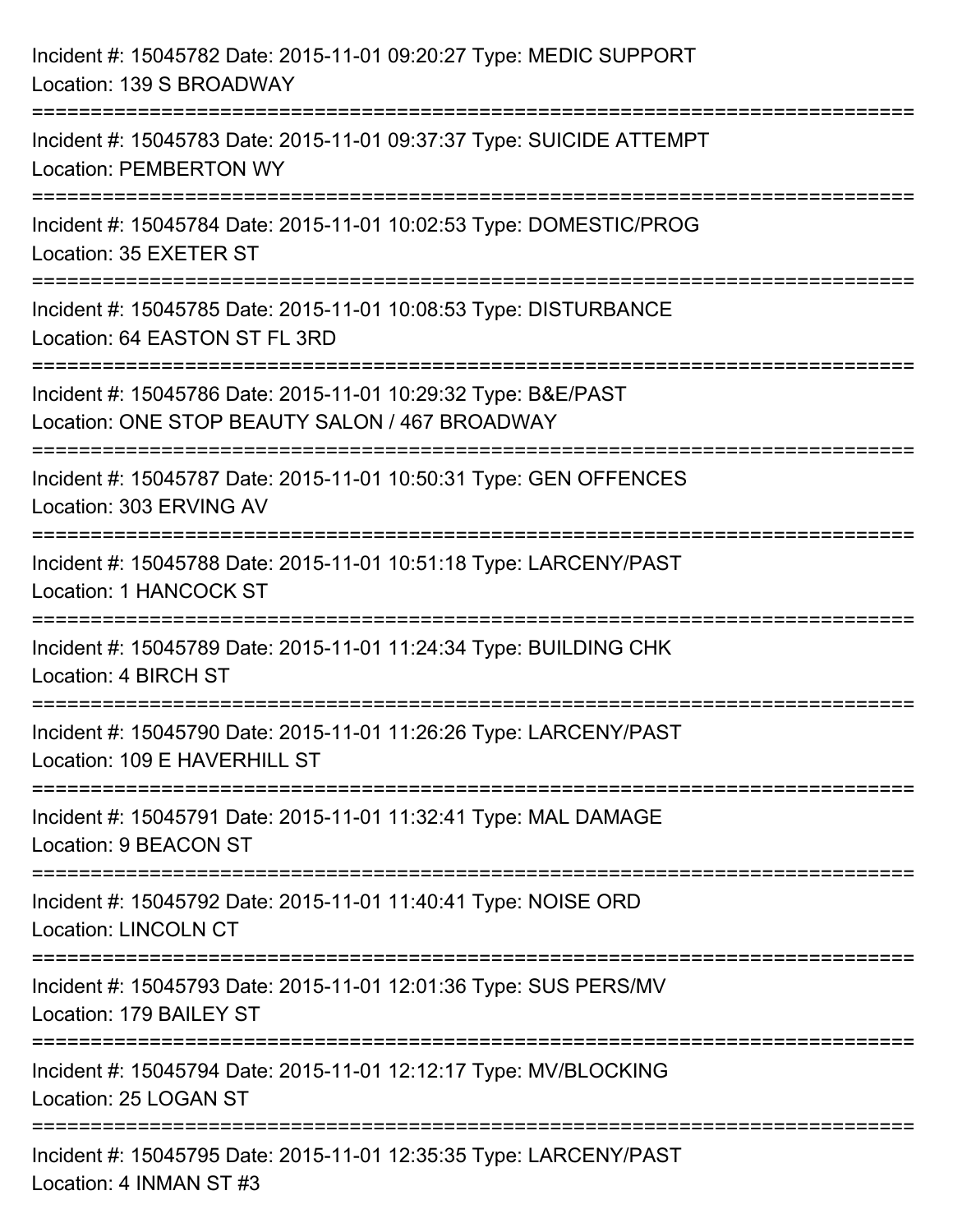| Incident #: 15045796 Date: 2015-11-01 12:42:04 Type: HIT & RUN M/V<br>Location: 80 BLANCHARD ST<br>================================= |
|--------------------------------------------------------------------------------------------------------------------------------------|
| Incident #: 15045797 Date: 2015-11-01 12:52:26 Type: ALARM/BURG<br>Location: EASTERN BANK / 486 ESSEX ST                             |
| Incident #: 15045798 Date: 2015-11-01 12:53:08 Type: MEDIC SUPPORT<br>Location: ESSEX ST & WINTER ST                                 |
| Incident #: 15045799 Date: 2015-11-01 13:03:50 Type: DISTURBANCE<br>Location: 1 GENERAL ST                                           |
| Incident #: 15045800 Date: 2015-11-01 13:18:36 Type: TOW OF M/V<br>Location: BELMONT ST & KENDRICK ST<br>-------------------         |
| Incident #: 15045801 Date: 2015-11-01 13:20:59 Type: ALARM/BURG<br>Location: LORENZO BUILDING / 599 CANAL ST                         |
| Incident #: 15045802 Date: 2015-11-01 13:23:58 Type: AUTO ACC/NO PI<br>Location: ANDOVER ST & PARKER ST                              |
| Incident #: 15045803 Date: 2015-11-01 13:46:20 Type: B&E/MV/PAST<br>Location: 304 JACKSON ST                                         |
| Incident #: 15045804 Date: 2015-11-01 13:50:22 Type: CK WELL BEING<br>Location: 353 ELM ST #512                                      |
| Incident #: 15045805 Date: 2015-11-01 14:00:34 Type: SUICIDE ATTEMPT<br>Location: 90 LOWELL ST                                       |
| Incident #: 15045806 Date: 2015-11-01 14:04:07 Type: FRAUD<br>Location: 571 HAVERHILL ST                                             |
| Incident #: 15045807 Date: 2015-11-01 14:05:59 Type: ALARM/BURG<br>Location: EASTERN BANK / 486 ESSEX ST                             |
| Incident #: 15045808 Date: 2015-11-01 14:11:09 Type: DOMESTIC/PROG<br>Location: OAK & LAWRENCE ST                                    |
| Incident #: 15045809 Date: 2015-11-01 14:22:09 Type: DISORDERLY<br>Location: SUNSHINE LAUNDRY / 193 S UNION ST                       |

===========================================================================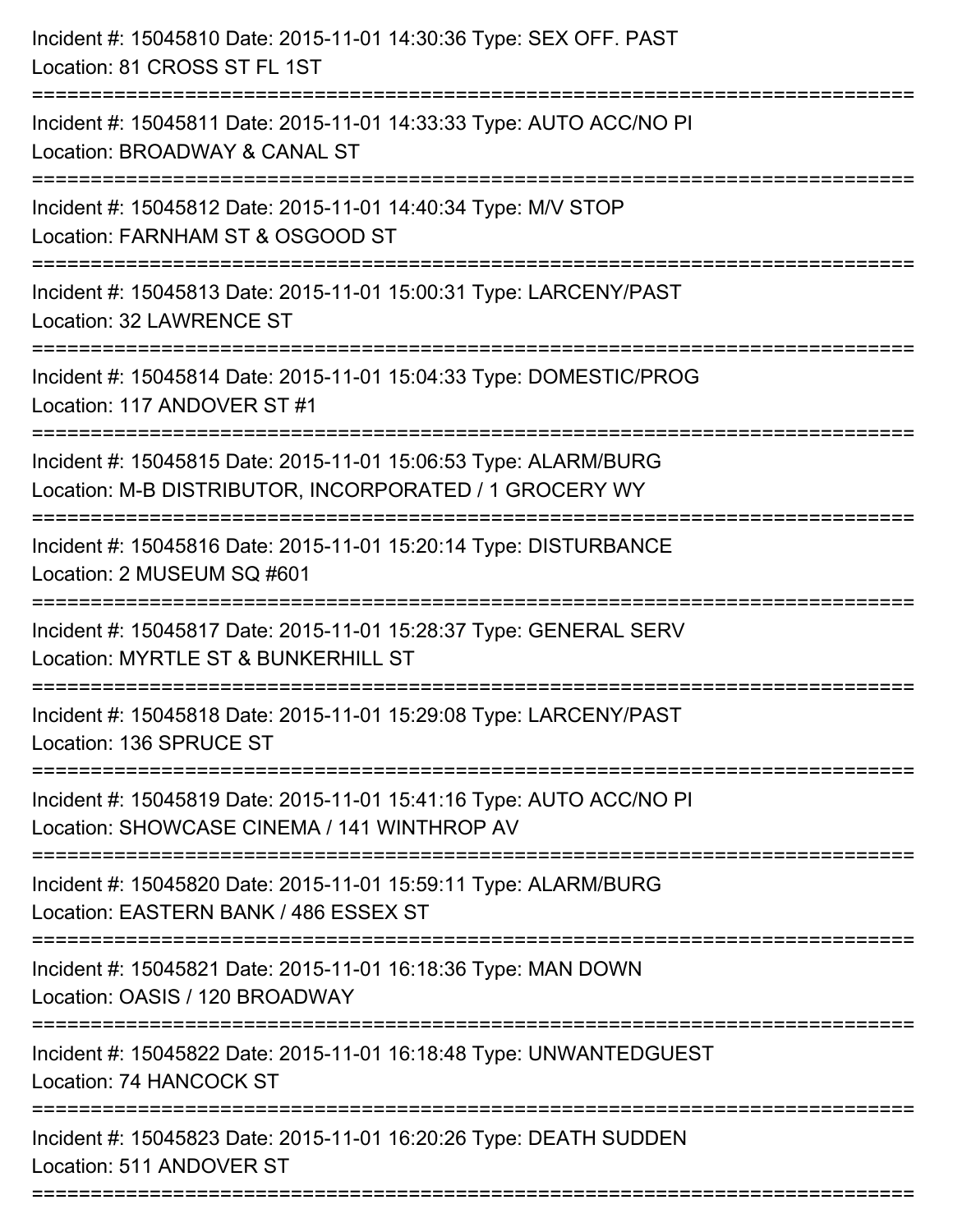Location: 386 HAMPSHIRE ST

| Incident #: 15045825 Date: 2015-11-01 16:25:42 Type: AUTO ACC/NO PI<br>Location: CLADDAGH PUB / 399 CANAL ST                         |
|--------------------------------------------------------------------------------------------------------------------------------------|
| Incident #: 15045826 Date: 2015-11-01 16:59:40 Type: MAL DAMAGE<br>Location: BLANCHARD ST & SALEM ST                                 |
| Incident #: 15045827 Date: 2015-11-01 17:16:03 Type: TRESPASSING<br>Location: 14 CEDAR ST                                            |
| Incident #: 15045828 Date: 2015-11-01 17:27:28 Type: M/V STOP<br>Location: 255 ESSEX ST                                              |
| Incident #: 15045829 Date: 2015-11-01 17:28:33 Type: SELECTIVE ENF<br>Location: BROADWAY & LOWELL ST                                 |
| Incident #: 15045830 Date: 2015-11-01 17:34:27 Type: AUTO ACC/NO PI<br>Location: BROADWAY & WATER ST                                 |
| Incident #: 15045831 Date: 2015-11-01 17:36:20 Type: NOISE ORD<br>Location: 490 HAMPSHIRE ST                                         |
| Incident #: 15045832 Date: 2015-11-01 17:42:48 Type: CHILD ABUSE<br>Location: KING LOBSTER / 125 HAMPSHIRE ST<br>=================== |
| Incident #: 15045833 Date: 2015-11-01 17:49:09 Type: M/V STOP<br>Location: ESSEX ST & HAMPSHIRE ST                                   |
| Incident #: 15045835 Date: 2015-11-01 17:52:37 Type: ALARM/BURG<br>Location: FISCHELLI BAKERY / 55 UNION ST                          |
| Incident #: 15045834 Date: 2015-11-01 17:52:48 Type: M/V STOP<br>Location: CENTRAL BRIDGE / 0 MERRIMACK ST                           |
| Incident #: 15045836 Date: 2015-11-01 18:08:29 Type: ALARMS<br>Location: 258 E HAVERHILL ST                                          |
| Incident #: 15045837 Date: 2015-11-01 18:11:49 Type: DOMESTIC/PAST<br>Location: 74 HANCOCK ST                                        |
|                                                                                                                                      |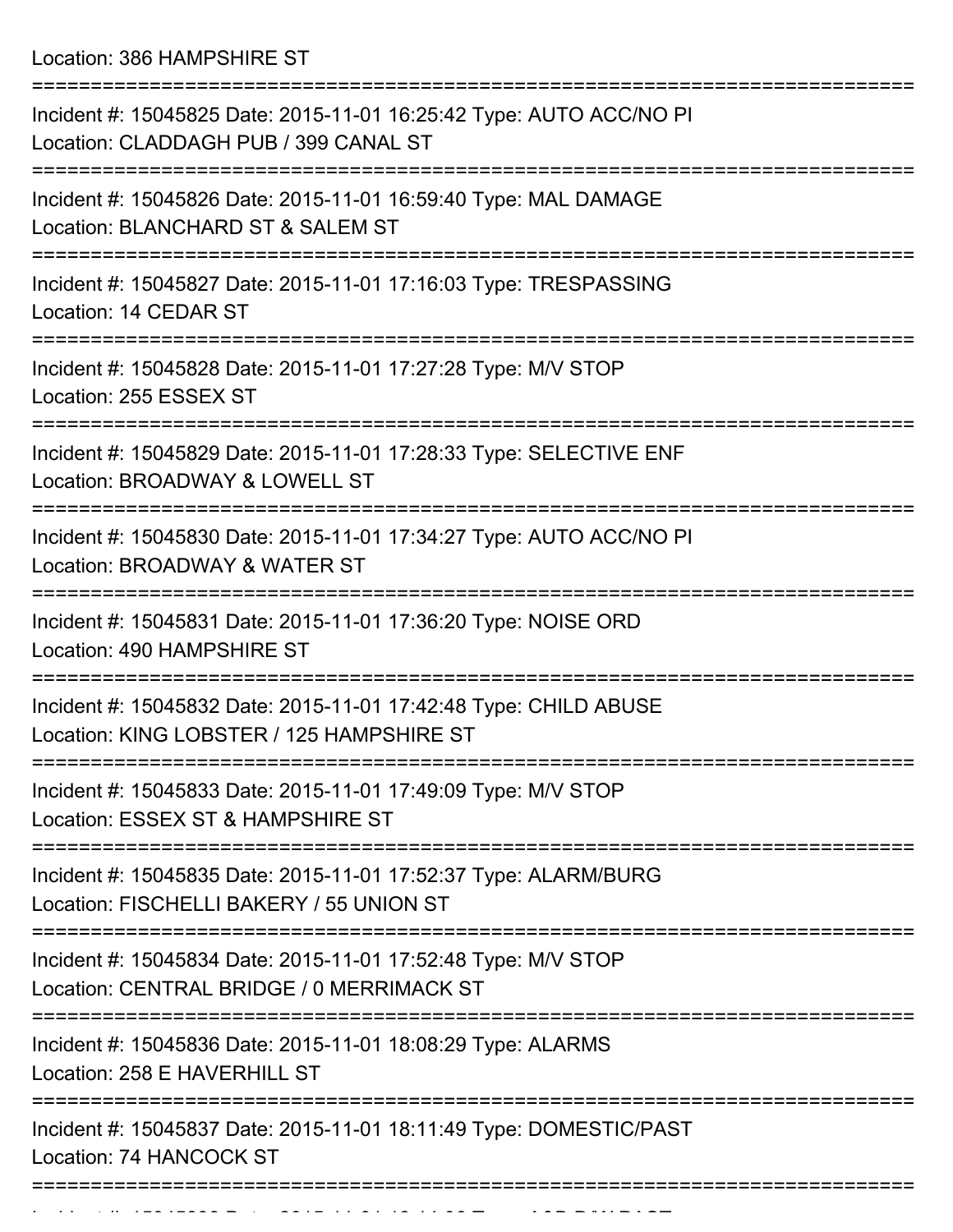Location: 74 HANCOCK ST

| Incident #: 15045839 Date: 2015-11-01 18:16:46 Type: MEDIC SUPPORT<br>Location: 46 THORNTON ST                             |
|----------------------------------------------------------------------------------------------------------------------------|
| Incident #: 15045841 Date: 2015-11-01 18:40:34 Type: DOMESTIC/PROG<br>Location: 117 ANDOVER ST FL 1                        |
| Incident #: 15045840 Date: 2015-11-01 18:43:22 Type: M/V STOP<br>Location: AMESBURY ST & COMMON ST                         |
| Incident #: 15045842 Date: 2015-11-01 18:49:32 Type: M/V STOP<br>Location: ELM ST & NEWBURY ST                             |
| Incident #: 15045843 Date: 2015-11-01 18:50:01 Type: M/V STOP<br>Location: AMESBURY ST & HAVERHILL ST                      |
| Incident #: 15045844 Date: 2015-11-01 18:51:40 Type: M/V STOP<br>Location: HAVERHILL ST & JACKSON ST                       |
| Incident #: 15045845 Date: 2015-11-01 18:59:45 Type: SHOPLIFTING<br>Location: RICHDALE / 53 S BROADWAY                     |
| Incident #: 15045846 Date: 2015-11-01 19:11:31 Type: MEDIC SUPPORT<br>Location: MCDONALDS / 50 BROADWAY                    |
| Incident #: 15045847 Date: 2015-11-01 19:17:01 Type: MEDIC SUPPORT<br>Location: 277 COLONIAL RD<br>_______________________ |
| Incident #: 15045848 Date: 2015-11-01 19:23:57 Type: ALARM/BURG<br>Location: EBLENS / 490 ESSEX ST                         |
| Incident #: 15045849 Date: 2015-11-01 19:33:55 Type: MAL DAMAGE<br>Location: EXETER ST & OSGOOD ST                         |
| Incident #: 15045850 Date: 2015-11-01 19:35:57 Type: M/V STOP<br>Location: FRANKLIN ST & METHUEN ST                        |
| Incident #: 15045851 Date: 2015-11-01 20:05:27 Type: UNWANTEDGUEST<br>Location: 81 CROSS ST FL 1                           |
|                                                                                                                            |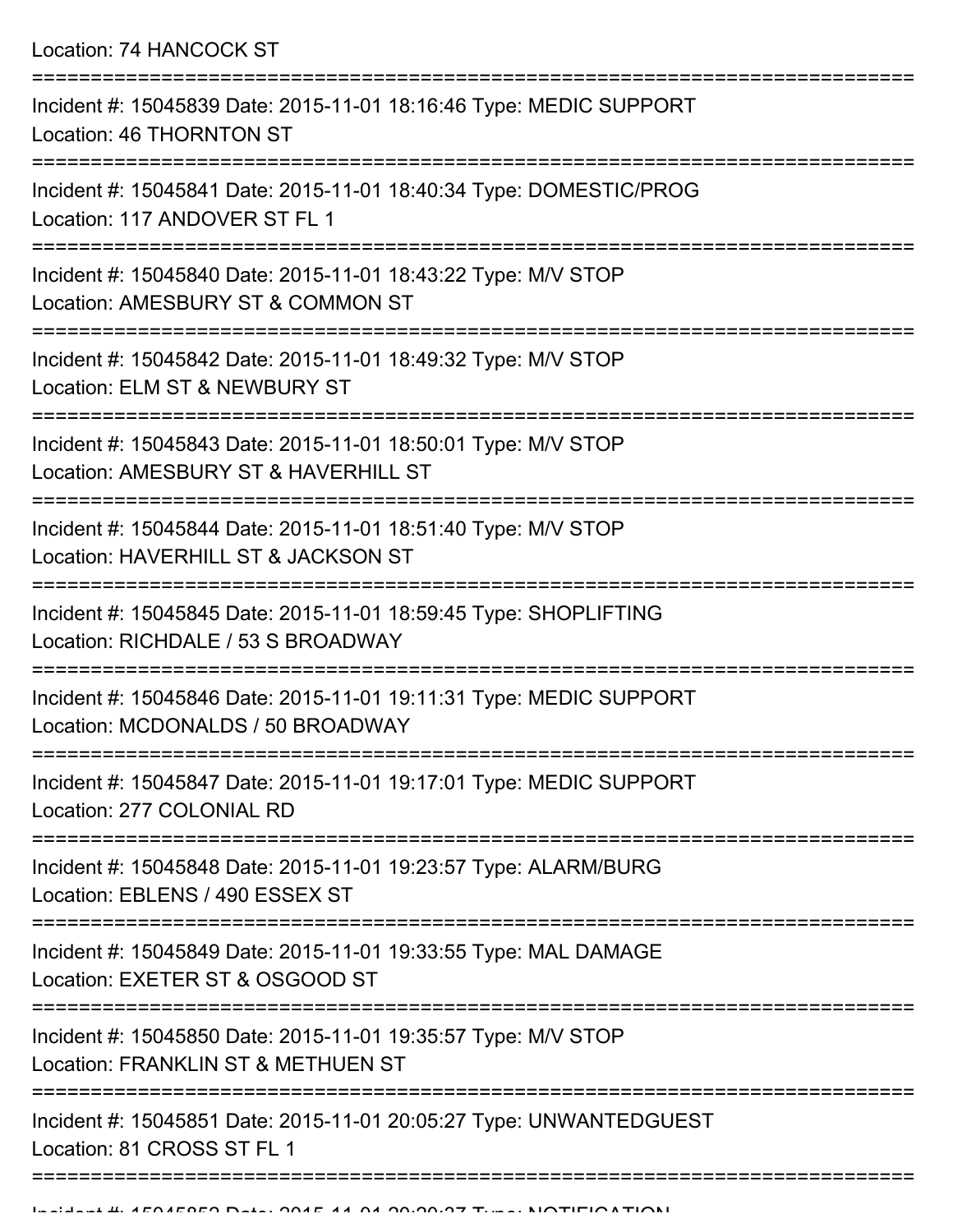Location: 14 PHILLIPS ST #2 =========================================================================== Incident #: 15045853 Date: 2015-11-01 21:03:25 Type: M/V STOP Location: LOWELL ST & WINTER ST =========================================================================== Incident #: 15045854 Date: 2015-11-01 21:06:18 Type: MAL DAMAGE Location: 70 CENTRE ST #D =========================================================================== Incident #: 15045855 Date: 2015-11-01 21:20:12 Type: M/V STOP Location: SUMMER ST & UNION ST =========================================================================== Incident #: 15045856 Date: 2015-11-01 21:36:47 Type: M/V STOP Location: HAVERHILL ST & PROSPECT ST =========================================================================== Incident #: 15045857 Date: 2015-11-01 21:42:21 Type: DISTURBANCE Location: ALLSTON ST & HOWARD ST =========================================================================== Incident #: 15045858 Date: 2015-11-01 21:53:56 Type: M/V STOP Location: STORROW PARK / null =========================================================================== Incident #: 15045859 Date: 2015-11-01 21:58:36 Type: M/V STOP Location: BROADWAY & PARK ST =========================================================================== Incident #: 15045860 Date: 2015-11-01 22:05:13 Type: M/V STOP Location: ESSEX ST & UNION ST =========================================================================== Incident #: 15045861 Date: 2015-11-01 22:18:10 Type: DISTURBANCE Location: 20 BODWELL ST FL 2 =========================================================================== Incident #: 15045862 Date: 2015-11-01 22:22:11 Type: MEDIC SUPPORT Location: 30 GROTON ST #106 =========================================================================== Incident #: 15045863 Date: 2015-11-01 22:28:52 Type: DOMESTIC/PROG Location: 67 MARKET ST #5 =========================================================================== Incident #: 15045864 Date: 2015-11-01 22:39:06 Type: HIT & RUN M/V Location: 38 BROOK ST

Incident #: 15045865 Date: 2015-11-01 22:40:59 Type: M/V STOP Location: BROADWAY & LOWELL ST

===========================================================================

===========================================================================

Incident #: 15045866 Date: 2015-11-01 22:41:40 Type: M/V STOP